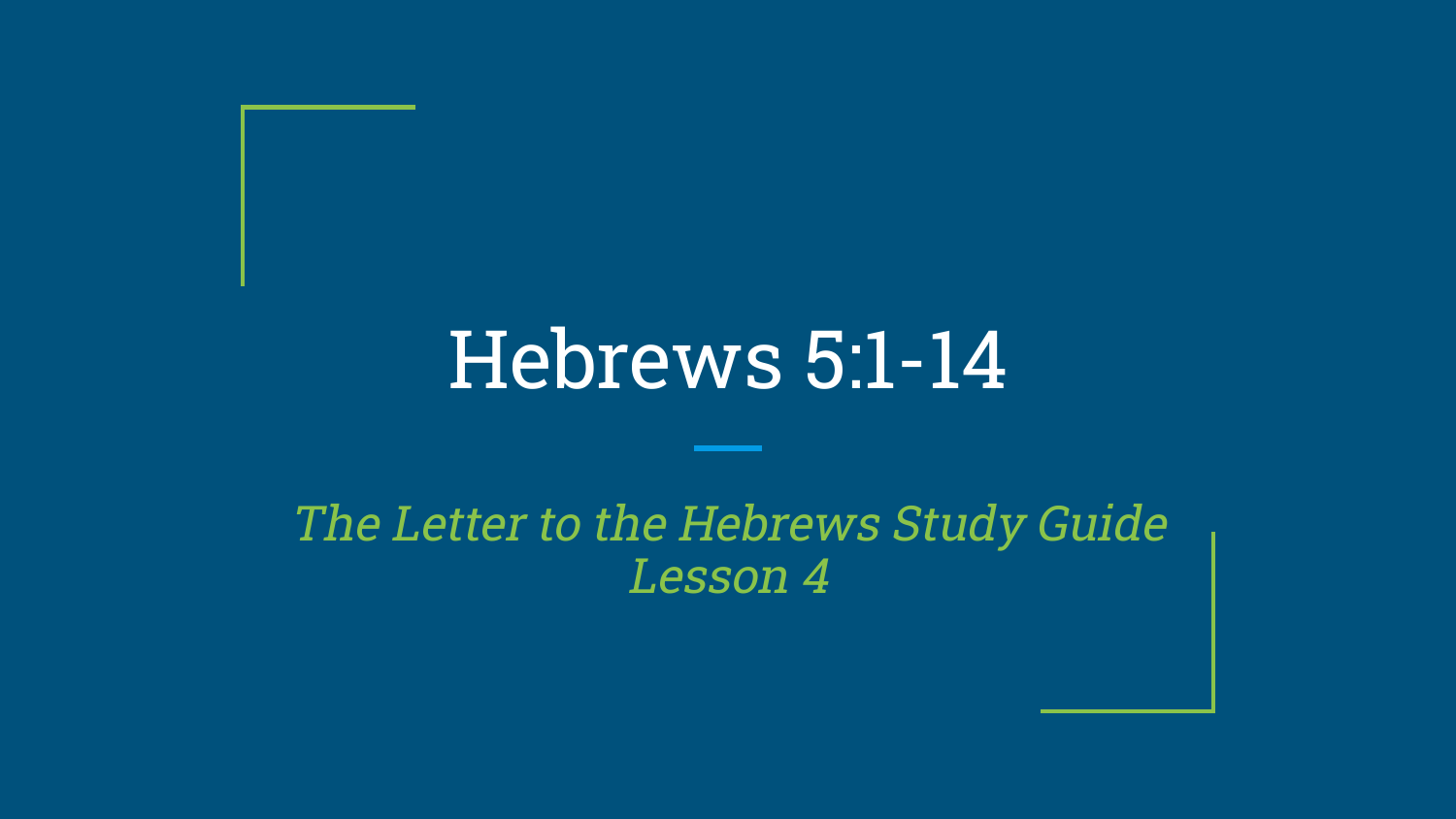#### Review to This Point

- Christ is Superior in His person to
	- The Old Testament **Prophets**
	- To the Angels
	- To Moses
- And now...to Aaron The first high priest of Israel
- This section will extend from Ch. 5:1 through Ch. 7:28



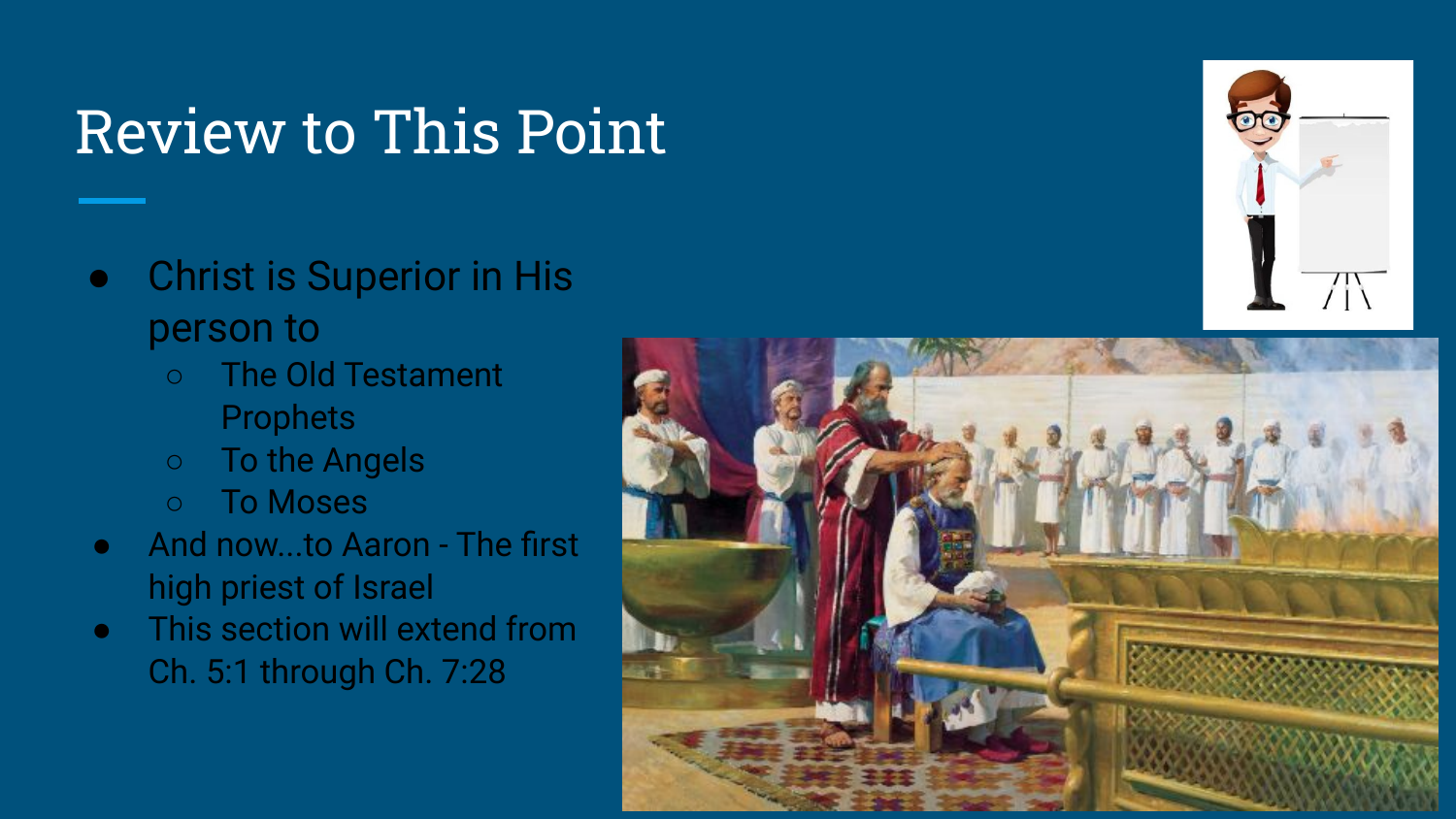# The Function of the High Priest

A middleman between man and God

- 1. Representation "is appointed to act on behalf of men in relation to God"
- 2. Sacrifice "to offer gifts and sacrifices for sin"
	- Particularly in mind here is the Day of Atonement
- 3. Access The priest grants the one represented access to God





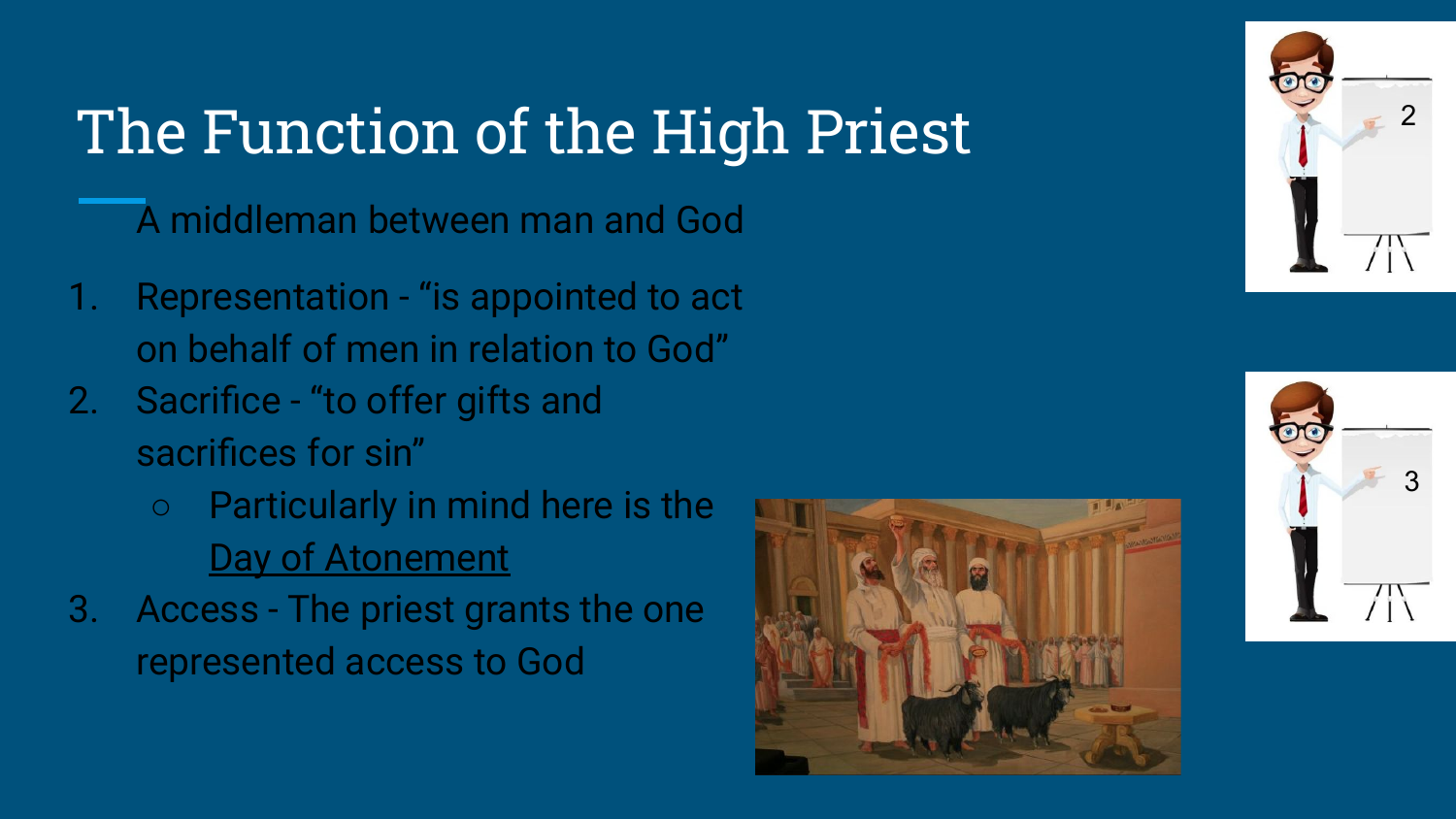#### The Qualifications of the High Priest

- 1. Human Nature the priest must be like what he is representing (i.e., a human representing a human before God)
- 2. Human Compassion "deal gently" means one who can moderate his passions.
	- Part of the reason a priest should be so compassionate because he too was a sinner
- 3. Divine Appointment A calling by God

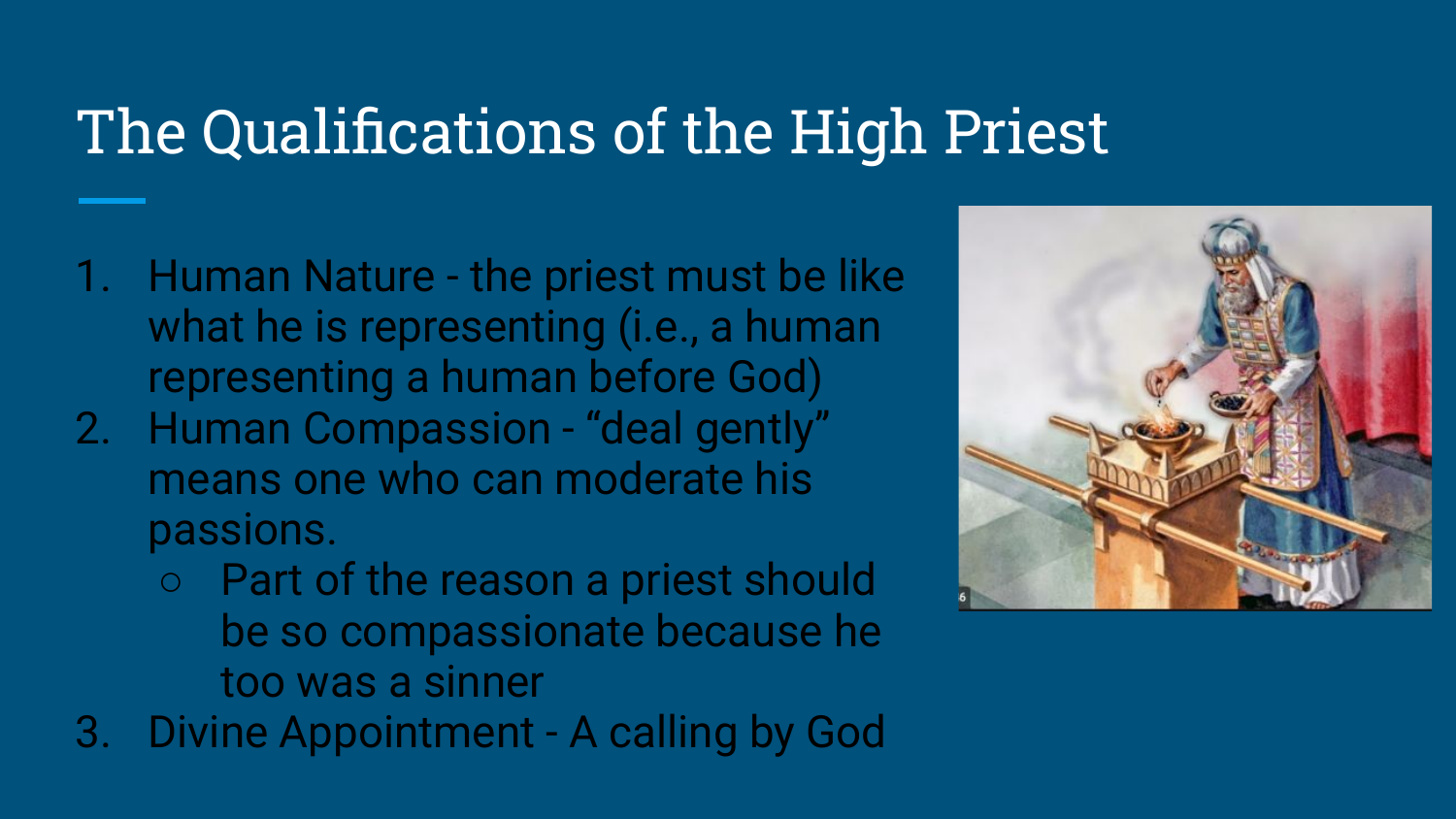# The Qualifications of Christ (vv. 5 and 6)

- 1. Divine Appointment The Son did not exalt Himself
	- Psalm 2:7 and Acts 13:33 combine to indicate that this reference to Christ being begotten is referring to the resurrection and ascension
	- "You are a priest" Divine appointment
- 2. Human Compassion As a man He experienced the deepest of human sufferings
- 3. Human Nature you cannot represent that which to do not know and was therefore identified with mankind

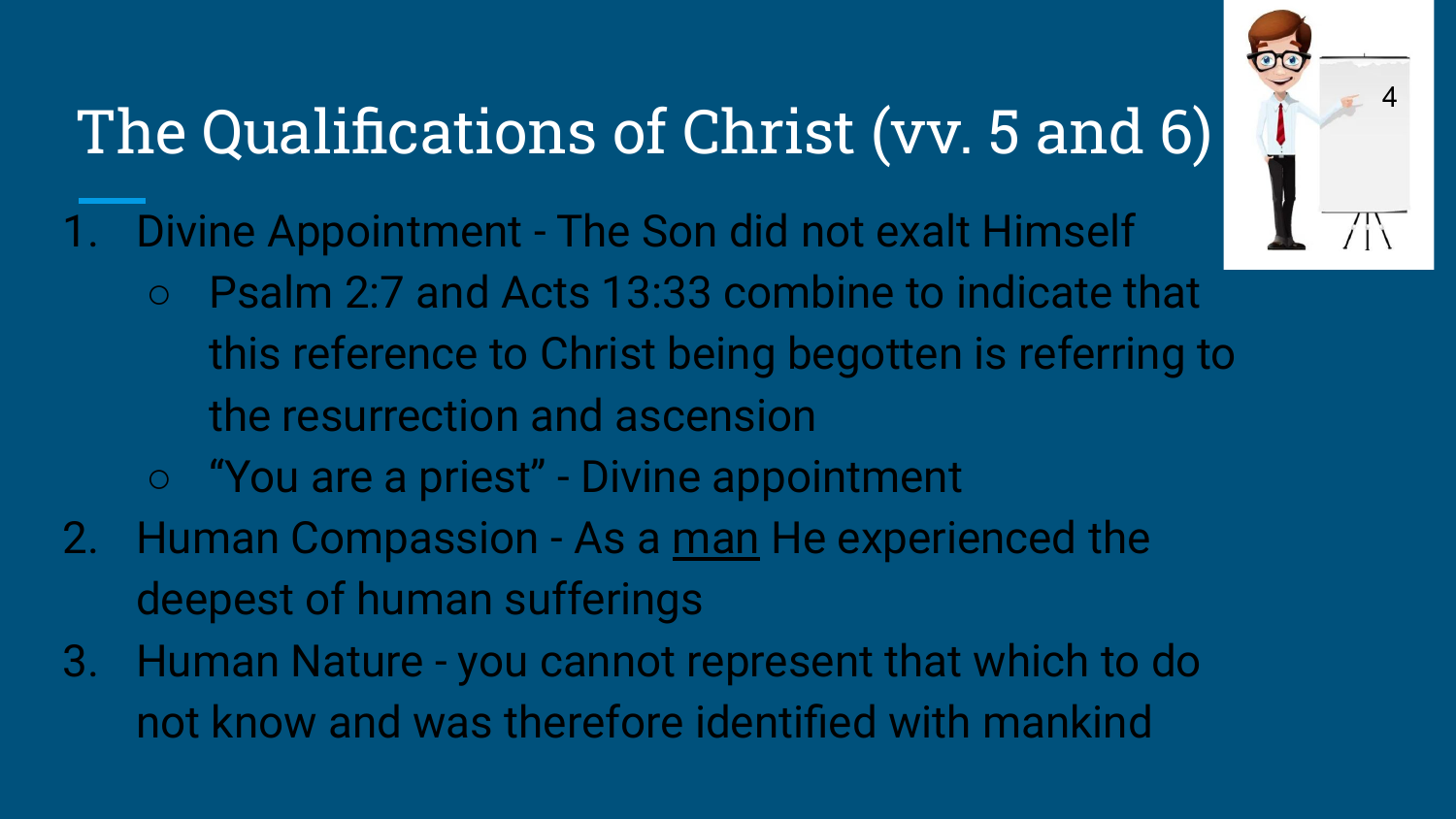#### "...and He was heard because of His piety"

- His prayer was that the Father "remove this cup from Me"
- He, as we know, did die on the cross
- He was not saved "from death" but He was saved "out of death"
- The Lord's suffering was a learning experience - not that He lacked any form of wisdom - but that he gained experiential knowledge of human pain and suffering

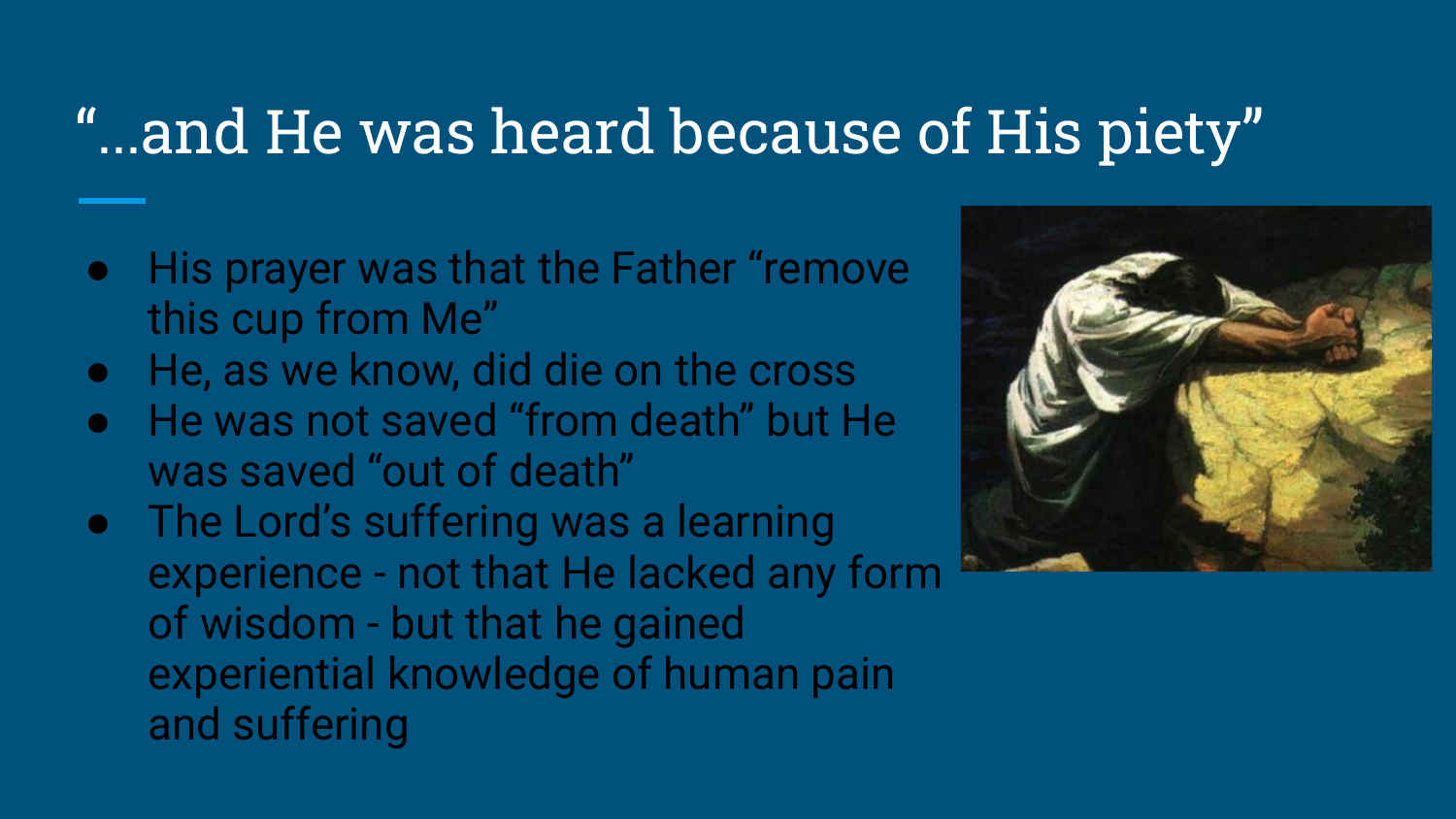# Christ was made perfect

Perfect refers to obtaining a goal



- 1. Ceremonial Means that Christ was installed as High Priest
- 2. Inner, personal aspect "Means that Jesus went through a process of obedience and suffering so that He Himself might learn what it is like to carry out the task of a servant of the Lord to its end"
- 3. Official, vocational aspect His perfection benefits those who come to Him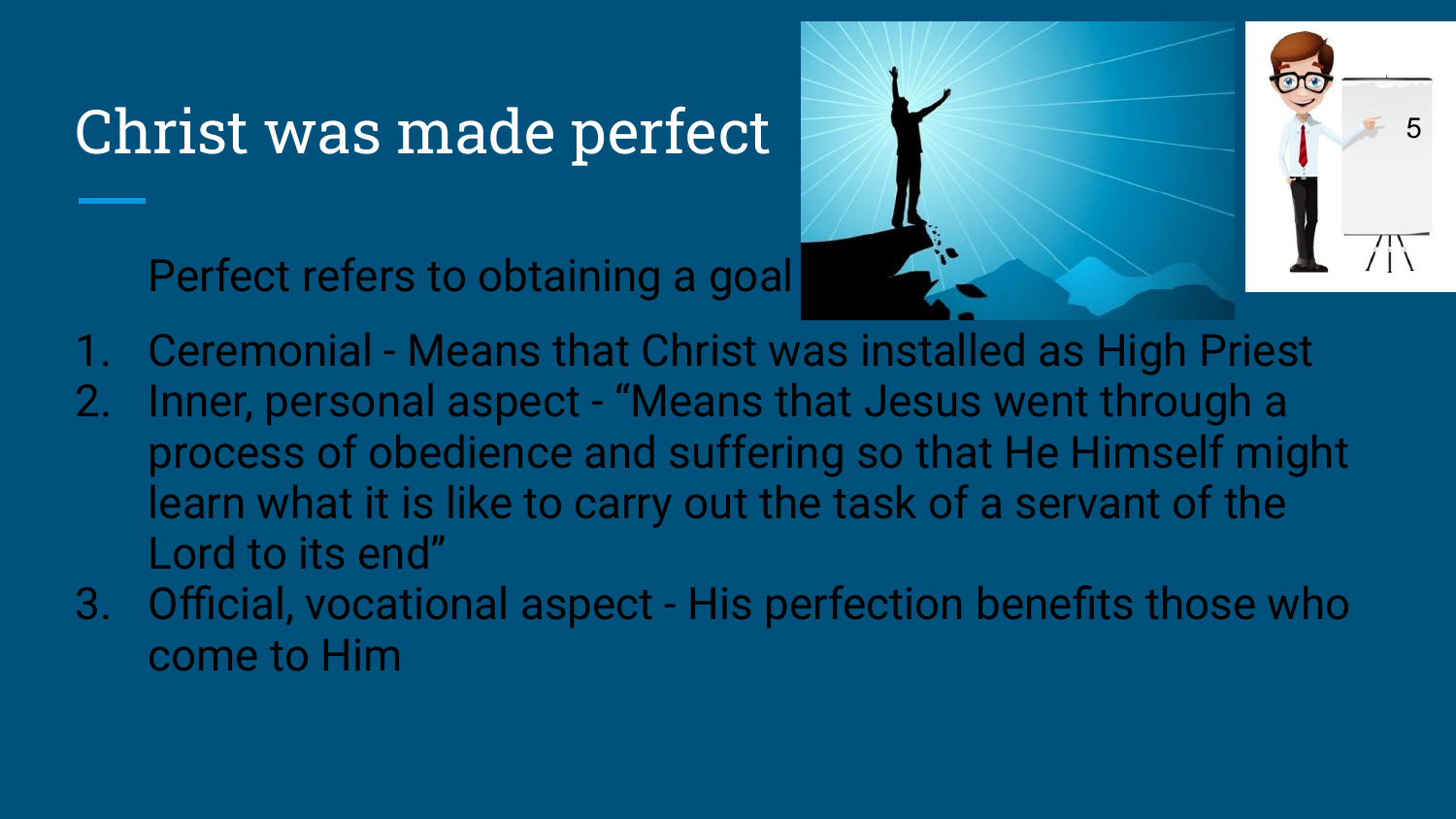### Salvation and Obedience

- The believer is in a lifelong process of being delivered from indwelling sin
- Verse 9 shows that obedience (and continued obedience) should mark every believer



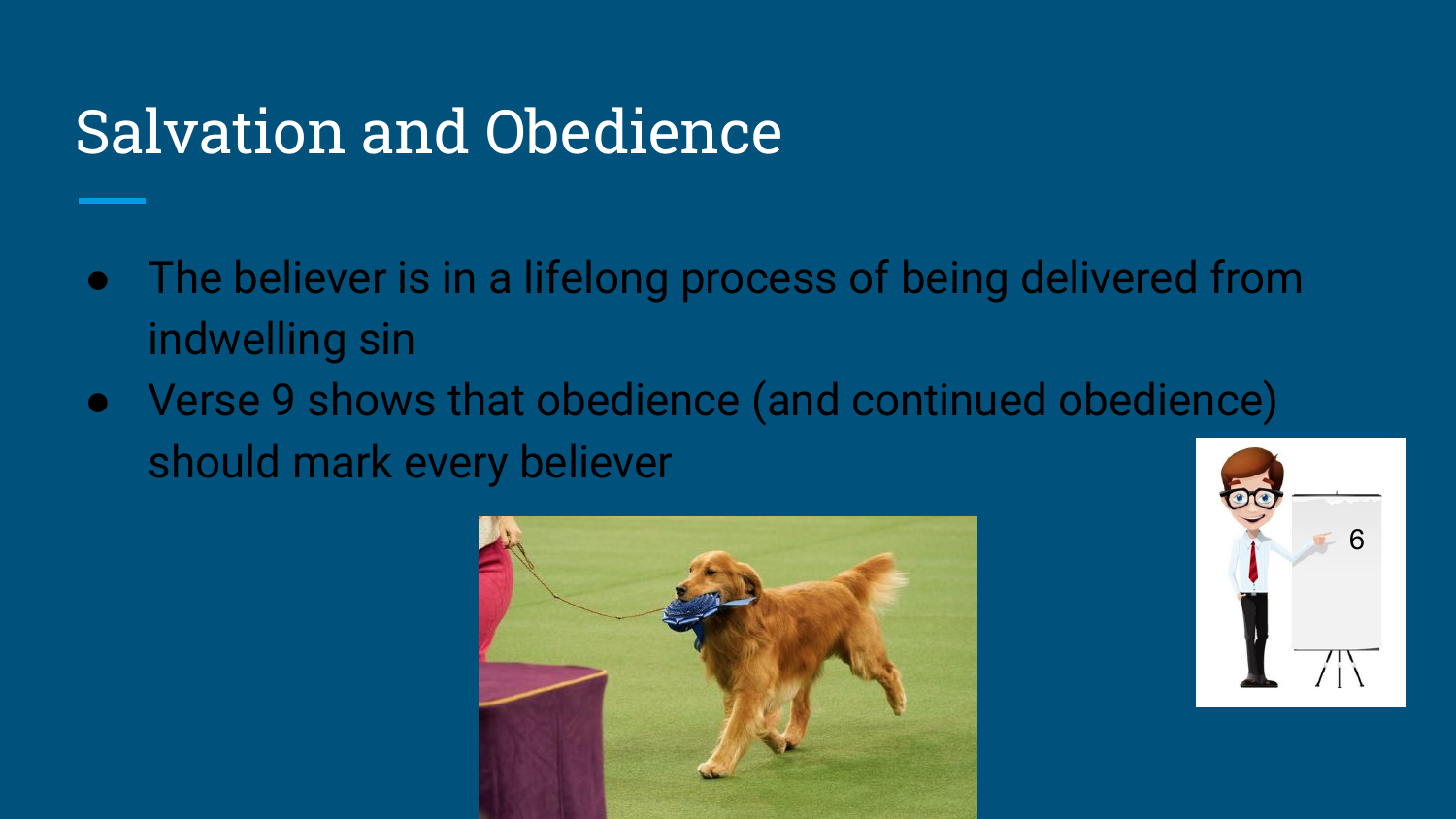# Christ has Received Divine Approval

- After Jesus had been perfectly equipped by the suffering and trials of life to be our high priest, the Son ascended into heaven
- The topic of Melchizedek is introduced….but the topic of Melchizedek was complex topic that would difficult for them because they had become "dull of hearing"
- Their capacity to understand spiritual truth has been blunted and dulled



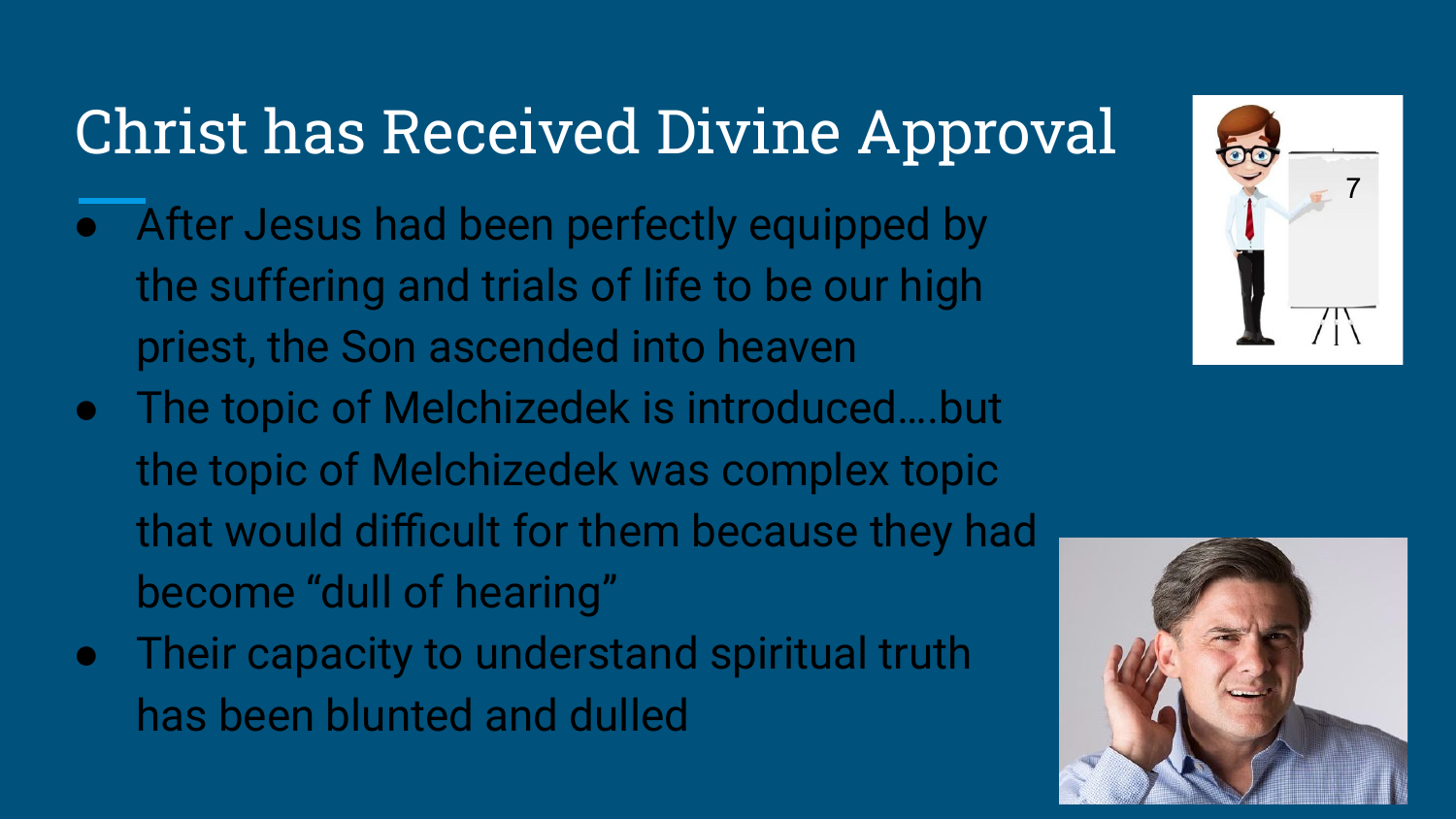#### The Consequences of Spiritual Immaturity (5:11 - 6:20

- 1. They do not act like adults "By this time ought to be teachers". That is they should be able to explain their faith by now
	- Oracles of God refer to those passages of the Old Testament that are fulfilled in the ministry of Jesus Christ
- 2. They do not eat like adults they still harp on the elementary thoughts of Christ
- 3. They do not function like adults Did not know how to make correct moral or doctrinal decisions

Knowledge of Bible + Time + Application = Growth